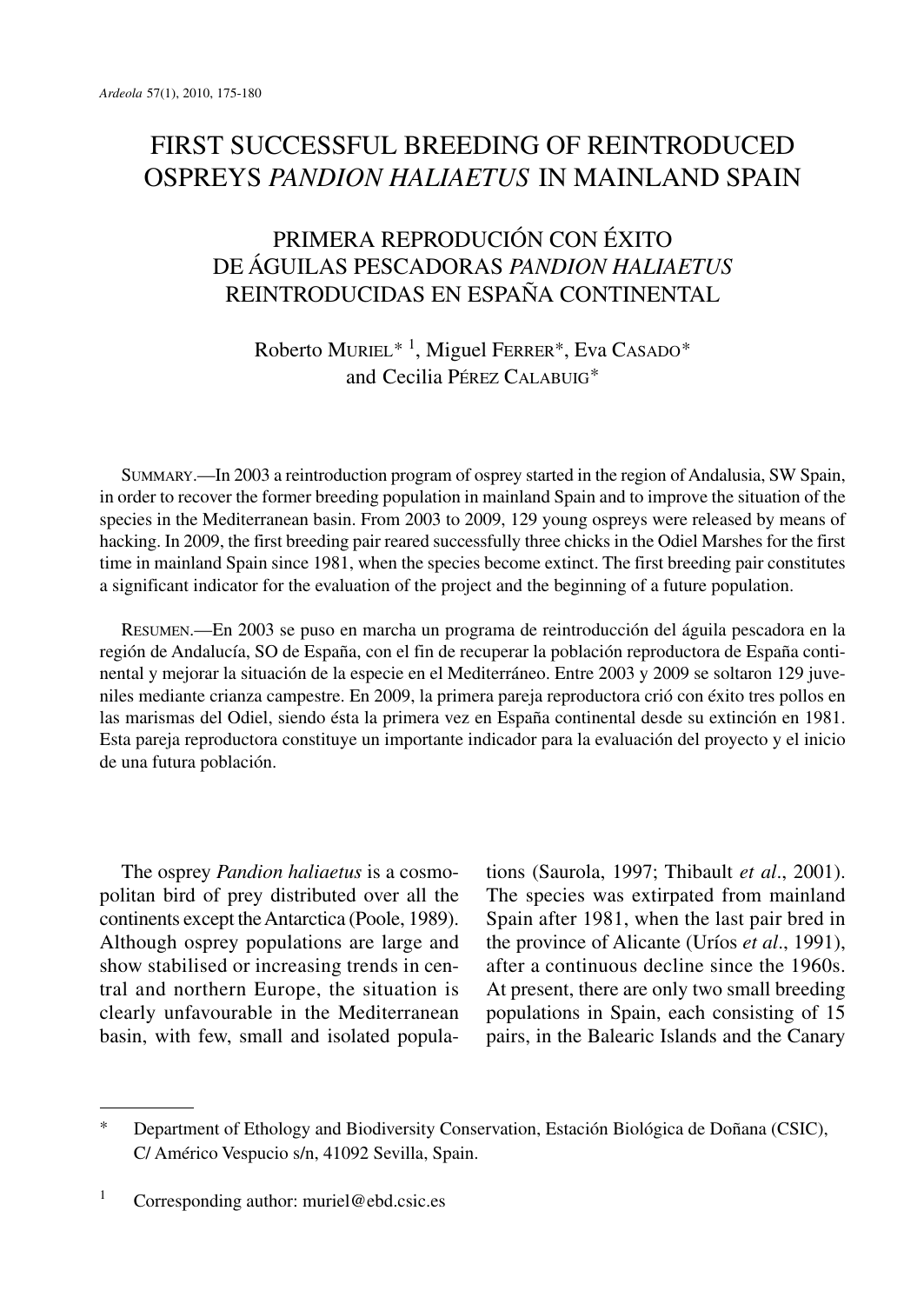| ۰        |
|----------|
| ۴<br>. . |
|          |
| ∼        |
|          |
|          |

Total number of released ospreys distributed by year, sex and reintroduction area. Return rate is provided for the birds released each year within the Total number of released ospreys distributed by year, sex and reintroduction area. Return rate is provided for the birds released each year within the next seasons until 2009 in the reintroduction areas, including juveniles with resident behaviour. Years 2008 and 2009 were excluded since ospreys next seasons until 2009 in the reintroduction areas, including juveniles with resident behaviour. Years 2008 and 2009 were excluded since ospreys return when two years old. hen two years old. return w

Número total de águilas pescadoras liberadas distribuidas por año, sexo y zona de liberación. Se proporciona la tasa de retorno de las aves libe-[Número total de águilas pescadoras liberadas distribuídas por año, sexo y zona de liberación. Se proporciona la tasa de retorno de las aves liberadas cada año durante las siguientes temporadas hasta 2009 en las zonas de reintroducción, incluyendo los juveniles con comportamiento resiradas cada año durante las siguientes temporadas hasta 2009 en las zonas de reintroducción, incluyendo los juveniles con comportamiento residente. Los años 2008 y 2009 fueron excluidos puesto que las pescadoras retornan en su segundo año de edad.] dente. Los años 2008 y 2009 fueron excluidos puesto que las pescadoras retornan en su segundo año de edad.]

|                     |                                 | <b>Barbate</b>           |                    |                                | Odiel                                                                                   |                |                           | Total                                 |                |                                                                                                                                                                                                                                                                                                                                                                                  |
|---------------------|---------------------------------|--------------------------|--------------------|--------------------------------|-----------------------------------------------------------------------------------------|----------------|---------------------------|---------------------------------------|----------------|----------------------------------------------------------------------------------------------------------------------------------------------------------------------------------------------------------------------------------------------------------------------------------------------------------------------------------------------------------------------------------|
| [Año]<br>Year       | Machos]<br><b>Males</b>         | [Hembras]<br>Females     | $[M+H]$<br>$M + F$ | <b>Males</b>                   | [Machos] [Hembras] [M+H]<br>Females $M + F$                                             |                | Males                     | [Machos] [Hembras] $[M+H]$<br>Females | $M + F$        | Return rate $(\%$<br>[Tasa de retorno]                                                                                                                                                                                                                                                                                                                                           |
| 2003                |                                 | ۰                        |                    |                                |                                                                                         |                |                           |                                       |                | 0.0                                                                                                                                                                                                                                                                                                                                                                              |
| 2004                |                                 |                          | $\mathbf{13}$      |                                |                                                                                         |                | $\widetilde{\phantom{a}}$ | 4                                     | $\Omega$       | 0.0                                                                                                                                                                                                                                                                                                                                                                              |
| 2005                |                                 |                          | $\overline{c}$     |                                |                                                                                         | ∞              | ∘                         | $\vec{4}$                             | $\overline{c}$ | 20.0                                                                                                                                                                                                                                                                                                                                                                             |
| 2006                |                                 |                          |                    |                                |                                                                                         | $\supseteq$    |                           | $\supseteq$                           | $\overline{c}$ | 14.3                                                                                                                                                                                                                                                                                                                                                                             |
| 2007                |                                 |                          | $\Xi$              |                                |                                                                                         |                |                           | $\overline{2}$                        | $\overline{c}$ | 9.5                                                                                                                                                                                                                                                                                                                                                                              |
| 2008                |                                 | 4                        | $\supseteq$        | ٥                              | c                                                                                       | ∞              | $\overline{2}$            | ७                                     | $\frac{8}{10}$ | $\overline{1}$                                                                                                                                                                                                                                                                                                                                                                   |
| $2009$ <sup>a</sup> | I                               | $\overline{\phantom{a}}$ | $\mathbf{13}$      | $\begin{array}{c} \end{array}$ | $\begin{array}{c} \end{array}$                                                          | $\overline{2}$ | $\overline{\phantom{a}}$  | $\begin{array}{c} \end{array}$        | 25             | $\begin{array}{c} \rule{0pt}{2.5ex} \rule{0pt}{2.5ex} \rule{0pt}{2.5ex} \rule{0pt}{2.5ex} \rule{0pt}{2.5ex} \rule{0pt}{2.5ex} \rule{0pt}{2.5ex} \rule{0pt}{2.5ex} \rule{0pt}{2.5ex} \rule{0pt}{2.5ex} \rule{0pt}{2.5ex} \rule{0pt}{2.5ex} \rule{0pt}{2.5ex} \rule{0pt}{2.5ex} \rule{0pt}{2.5ex} \rule{0pt}{2.5ex} \rule{0pt}{2.5ex} \rule{0pt}{2.5ex} \rule{0pt}{2.5ex} \rule{0$ |
| Total               |                                 |                          | 73                 |                                |                                                                                         | 56             |                           |                                       | 129            | $10.5^{b}$                                                                                                                                                                                                                                                                                                                                                                       |
|                     | Sex determination not available |                          |                    |                                | e for birds in 2009 <i>(Determinación de sexo no disponible en las aves de 2009 l</i> ) |                |                           |                                       |                |                                                                                                                                                                                                                                                                                                                                                                                  |

 $\frac{1}{2}$  Total return rate of the birds released from 2003 to 2007 ( $N = 86$ ) [Tasa de retorno total de las aves liberadas entre 2003 y 2007 ( $N = 86$ ).] " Sex determination not available for birds in 2009 *[Determinación de sexo no disponible en las aves de 2009.]*<br>" Total return rate of the birds released from 2003 to 2007 (N = 86) *[Tasa de retorno total de las aves libe*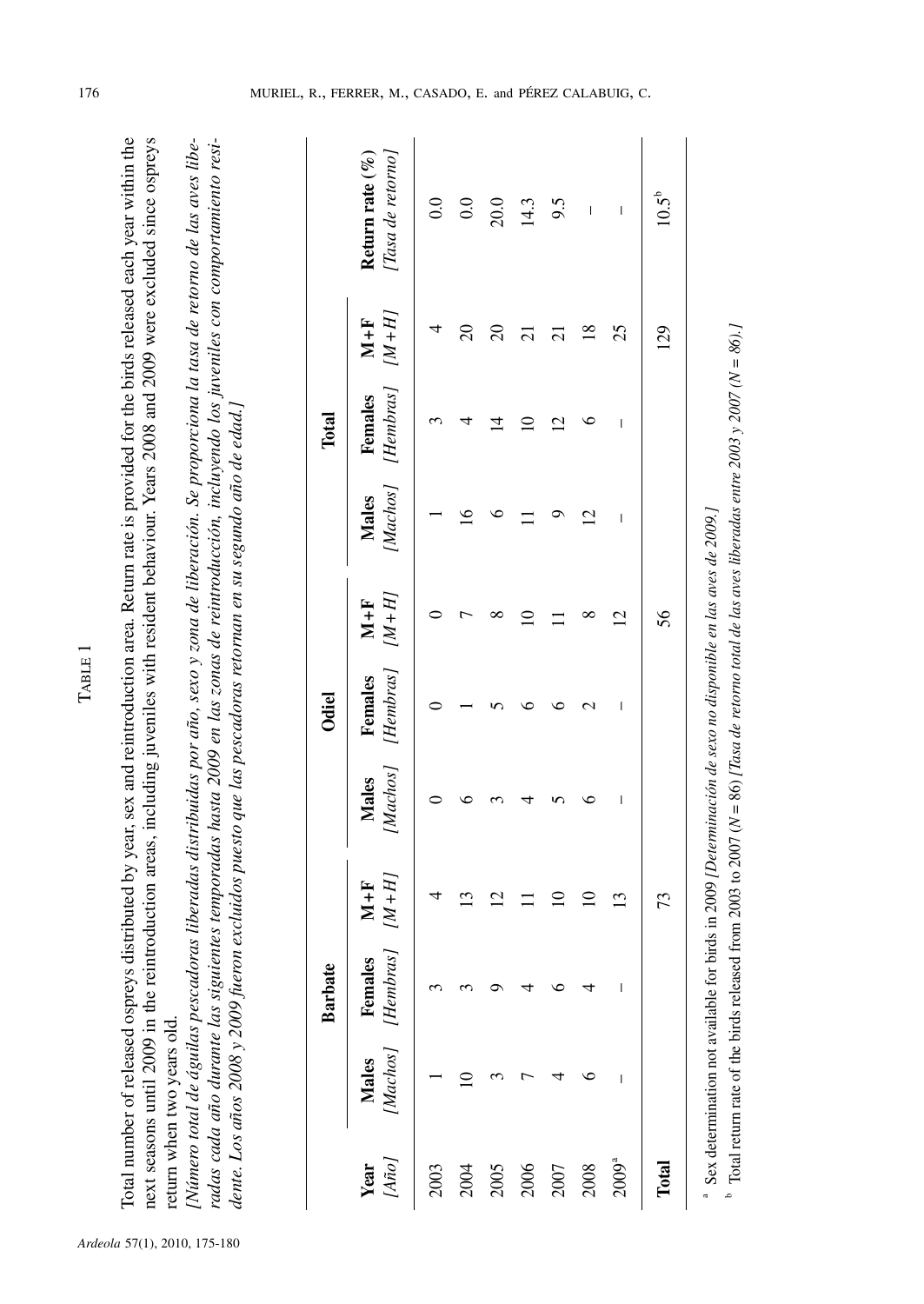Islands, and a single pair in Chafarinas Islands (Triay and Siverio, 2008). In spite of the important role of the Iberian Peninsula being as a passage area for migratory ospreys with apparently suitable breeding conditions (Casado and Ferrer, 2005), the species has been unable to recolonise the region owing to its philopatric behaviour. Therefore, in 2003 a reintroduction program of the osprey in the region of Andalusia, southern Spain, was begun with the main objectives of recovering the former breeding population of mainland Spain and encouraging the connexion of the small and isolated populations of the Mediterranean basin.

Between 2003 and 2009, 129 young ospreys have been released by means of hacking techniques in two different locations: the Barbate reservoir in the province of Cádiz and the Odiel coastal marshes in the province of Huelva (table 1).

The Barbate reservoir is a 2,540 ha artificial lake used for agricultural irrigation, protected as part of a Natural Park and surrounded by Mediterranean forests and grasslands. The Odiel marshland is a tidal estuary at the mouth of the rivers Odiel and Tinto with more than 7,000 ha. which are legally protected (Ramsar Wetland, E.U. Site of Community Importance and Natural Reserve) and have a considerable ornithological diversity. Both areas are relevant for wintering ospreys in the Iberian Peninsula, especially the Odiel marshland with 20 - 30 individuals every winter (fig. 1). All the hacked birds were wildhatched chicks of the Palearctic subspecies (ssp. *haliaetus*) translocated from Finland (14.7 %), Germany  $(65.1\%)$  and Scotland  $(20.2\%)$  when 3.5 - 6 weeks old and kept in the hacking facilities for an average of 30 days until release.

The final goal of any reintroduction program is to re-establish a self sustaining population in the planned area (Griffiths *et al*., 1989; Seddon, 1999). However, for a longlived species with retarded maturity and low fecundity, it is usually a long-term process. Thus, before that objective may be accomplished, several previous stages must be used as reliable success indicators for the programme evaluation. In this sense, the return of released individuals to the hacking localities from the wintering grounds constitutes one of the first indicators that confirm juvenile survival and the capacity to settle in the area and perform subsequent breeding attempts. Between 2007 and 2009, at least 14 ospreys have been recorded in the reintroduction areas, including eight returned individuals and six non-migratory young that had stayed in the hacking localities. Juvenile ospreys spend two years in their wintering grounds before migrating back to the breeding areas (Poole 1989), hence the cumulative return rate calculated for ospreys released between 2003 and 2007 was  $10.5\%$ , slightly lower than the 13.9 % estimated by Martell *et al.* (2002) after 16 years translocating young ospreys in Minnesota. However, the return rate was not homogeneously distributed among years, ranging between seasons with no returned birds in subsequent years (i. e. 2004) and others with a return rate of 15 - 20 % (table 1).



FIG. 1.—Geographical location of reintroduction areas and breeding pairsinAndalusia (SW Spain). *[Localización geográfica de las áreas de reintroducción y de las parejas reproductoras en Andalucía.]*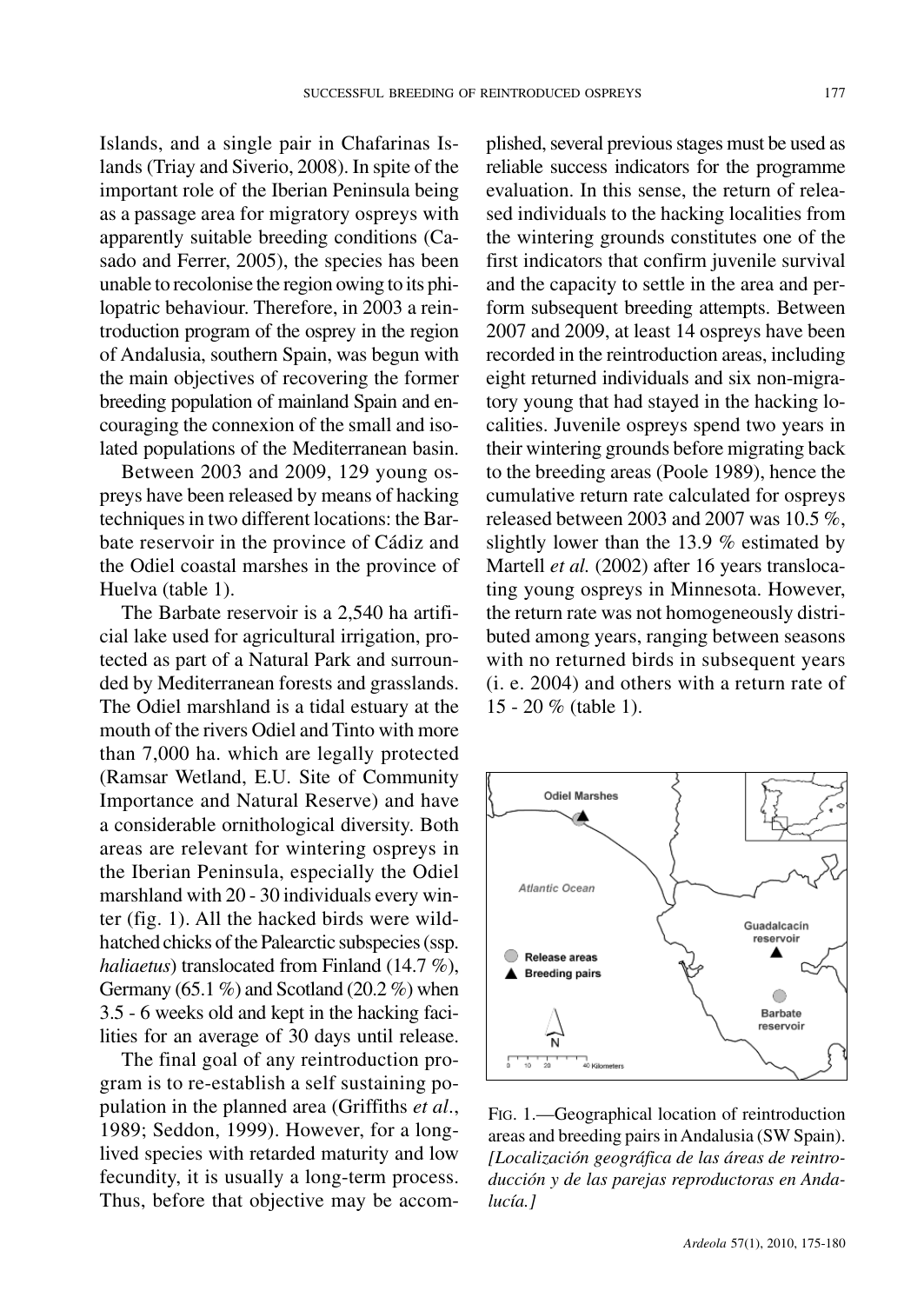Some of the most relevant milestones for a reintroduction program are the settlement of the first territorial pair and the first breeding success, which mean the starting point for a new viable population. Since the beginning of the reintroduction program an increasing territorial activity of non-reintroduced ospreys was recorded, this probably related to a conspecific attraction by the presence of released ospreys. In 2005, after two years releasing young ospreys, the first breeding attempt by non-reintroduced ospreys was detected in the Guadalcacín reservoir, 30 km from the nearest reintroduction area in the province of Cádiz. They laid one egg but it did not hatch after more than 60 days of incubation. In order to encourage successful breeding behaviour by the pair and its site fidelity, two osprey chicks were translocated from Germany to be fostered by the pair before the breeding attempt was abandoned. The chicks were immediately accepted and reared properly until they started migration (for more details see Muriel *et al*., 2006). In 2006 the osprey pair made a second breeding attempt, but the same problem recurred again during the incubation so the fostering process was carried out once more with the same successful result. After that breeding season the female disappeared and did not return in subsequent years, only the male stayed in the area.

In April 2008 two returned ospreys, a male from Germany released in Odiel Marshes and a female from Scotland released in the Barbate reservoir, both released in 2005, occupied an artificial platform installed on an out of service power pole only 800 m away from the hacking facilities in the Odiel Marshes. The birds displayed courtship behaviour and copulation attempts, but no laying took place. This is not rare in three year old breeders in their first breeding attempt, and thus with no previous experience (Poole, 1989). Nonetheless, they stayed in the area until migration in mid August.

In 2009, they were recorded again in the same eyrie in the Odiel Marshes on 20 March. They showed a clear preference for the same platform, but it was being used by non-breeding white storks *Ciconia ciconia*. Since the osprey pair was observed in the area, the reintroduction program team tried to keep the storks away from the platform, until the osprey pair occupied it definitively one week later. The white stork population has increased greatly in Spain in the last 20 years, exceeding 30,000 breeding pairs at the present (Molina and Del Moral, 2005). Hence, the competition with white storks for nesting platforms could pose an important problem for the osprey in the future as they show similar nest-site selection, especially in marshlands where the availability of suitable nesting sites is lower.

The osprey pair showed typical pre-laying behaviour: carrying material to the nest, nest defence against white storks, fish offerings from the male to the female and frequently copulations. Finally, they laid eggs and started incubation on 3 April. After 38 days of incubation, close to the mean documented incubation period for the species (Green, 1976; Poole, 1989; Thibault *et al*., 2001), on 11 May the first egg hatched and fifteen days later three chicks were confirmed in the nest. The area was monitored to ensure the adequate parental behaviour, the normal development of the nestlings and to avoid possible human disturbances. Before fledging, the chicks were measured, weighed, ringed and blood samples were collected for sex determination. All the three nestlings were males with an average weight of  $1,593.3 \pm 11.6$  g (mean age:  $44 \pm 1$  d). In early July the juveniles fledged at a mean age of  $54.7 \pm 2.89$  d. During the post-fledging period they improved their flight skills and fishing attempts, interacting occasionally with released young ospreys. Although both parents, but mainly the male, provided fish, on several occasions the fledglings visited the nearby artificial feeders installed to supply fish for the released ospreys. On the other hand,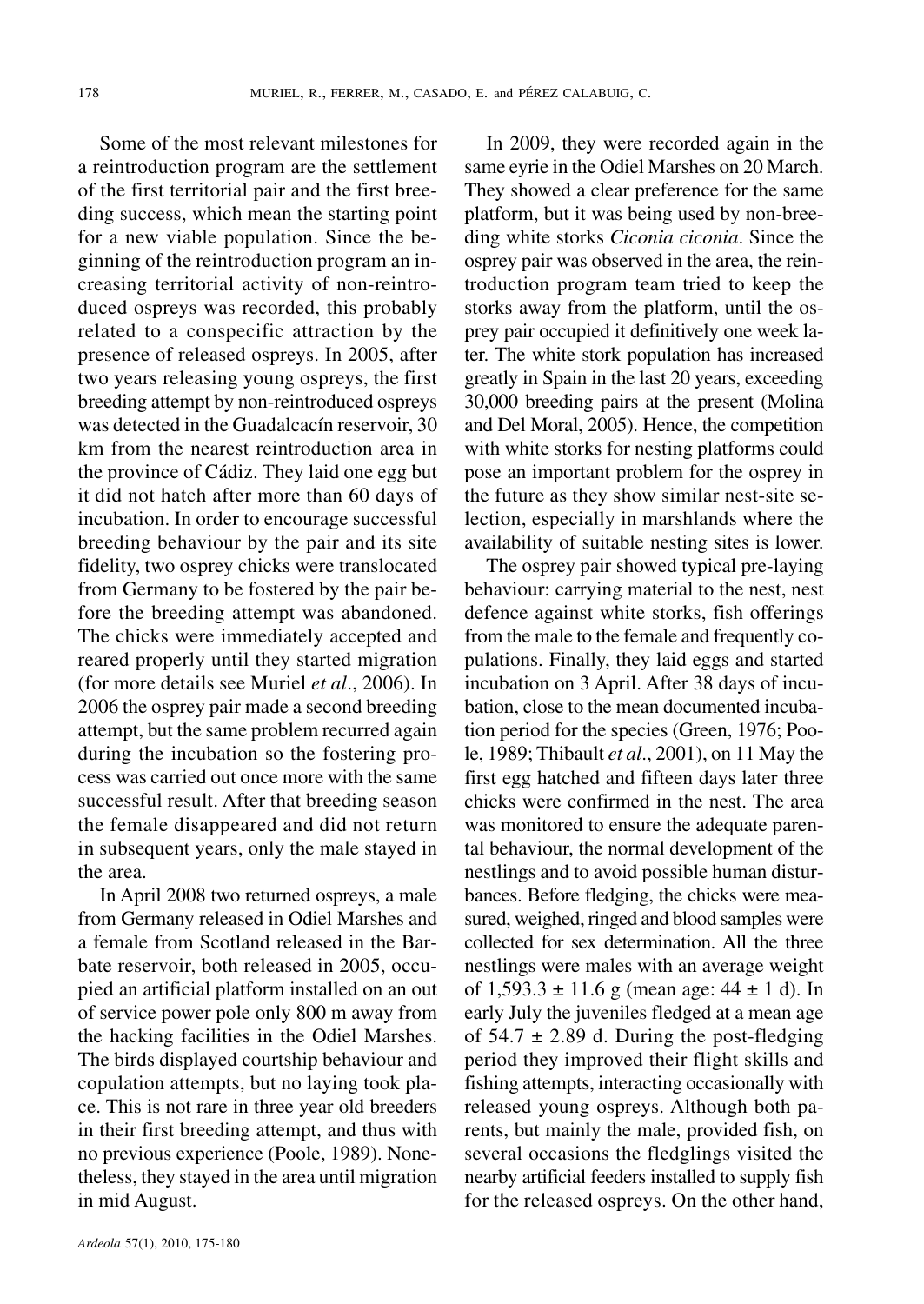the reintroduced fledglings were not observed in the vicinity of the nest or begging to the adults for food, though the adults were tolerant of the presence of the released fledglings, even to share perches in the surroundings. In mid-August the three juveniles left the area and started their migration,  $34.3 \pm 3.2$  days after fledging. Post-fledging length, as well as fledging age, was within the normal range recorded for the species in Europe (Stitson, 1977;Bustamante, 1995).Contrary to the usual migration timing (Poole, 1989), the male left the area on the same day as the juveniles, whereas the female stayed at least two more days in the breeding area.

The non-reintroduced osprey pair in 2005 and 2006 showed a resident behaviour, probably because it was breeding in its wintering range. Nonetheless, the resident conduct has been described as the typical pattern in Mediterranean populations (Triay, 2002; Thibault *et al*., 1995) due to the mild winter conditions and fish availability (Poole, 1989). On the other hand, the reintroduced breeders from Odiel Marshes left the area after the breeding season and probably started migration. This could be related to innate migration patterns, though some translocated ospreys showed also resident behaviour after postfledging period, performing only short local movements in the reintroduction area during the winter.

Also in 2009, another successful breeding attempt was recorded in the Guadalcacín reservoir by non-reintroduced ospreys. Probably the same male\* as in 2005 - 2006 and a new female laid eggs on 6 April, four days later than the pair in Odiel Marshes. Two chicks, a male and a female, hatched after 38 days of incubation and were reared normally by their parents.

Therefore, the natural breeding of translocated ospreys in Odiel Marshes constitutes the first successful breeding of reintroduced ospreys and the first free-living ospreys hatched in mainland Spain for 28 years and 6 years after first releases. It represents also the achievement of an important success indicator for the reintroduction program together with the recruitment of non-released individuals to the new breeding population.

The osprey has become a clear example of a flag species in the framework of active management for population recovery since it has been involved in up to 25 release projects in 11 states of U.S.A. and also in England and Italy (Dennis and Dixon 2001; Martell *et al.*, 2002; Sforzi *et al.*, 2007). In those projects with breeding pairs settled, the first successful breeding attempt was usually recorded around 5 years after reintroduction starting, due to the delayed maturity and relatively high juvenile mortality of the species. For instance, in the Twin Cities project (Minnesota, U.S.A.; 143 birds released between 1984 and 1995) the first breeding success took place after 4 years (Martell *et al.*, 2002), in the Pocono project (Pennsylvania, U.S.A.; 111 birds released from 1980 to 1986) after 6 years (Rymon, 1989) and at Rutland Water (England; 64 birds from 1996 to 2001) after 5 years (Dennis and Dixon, 2001). Thus, the 6 year-period recorded in the Andalusian project is congruent with the results observed for other osprey reintroduction programs.

Nevertheless, we can not still consider the programme as definitively successful until there is a long-term sustainable population. Consequently, we suggest that releases should continue at least until attaining a natural reproduction which matches the average number of released birds per year  $(18.4 \pm 6.7 \text{ ind})$ prior to achieve the final objective.

ACKNOWLEDGEMENTS.—We are grateful to D. Schmidt, T. Langgemach (Brandenburg State Birds Con. Sept.) and P. Sömmer from Germany, R. Dennis, P.Withfield and C. Galbraith (Scottish Na-

The male was regularly detected in the area since the last breeding attempt in 2006.